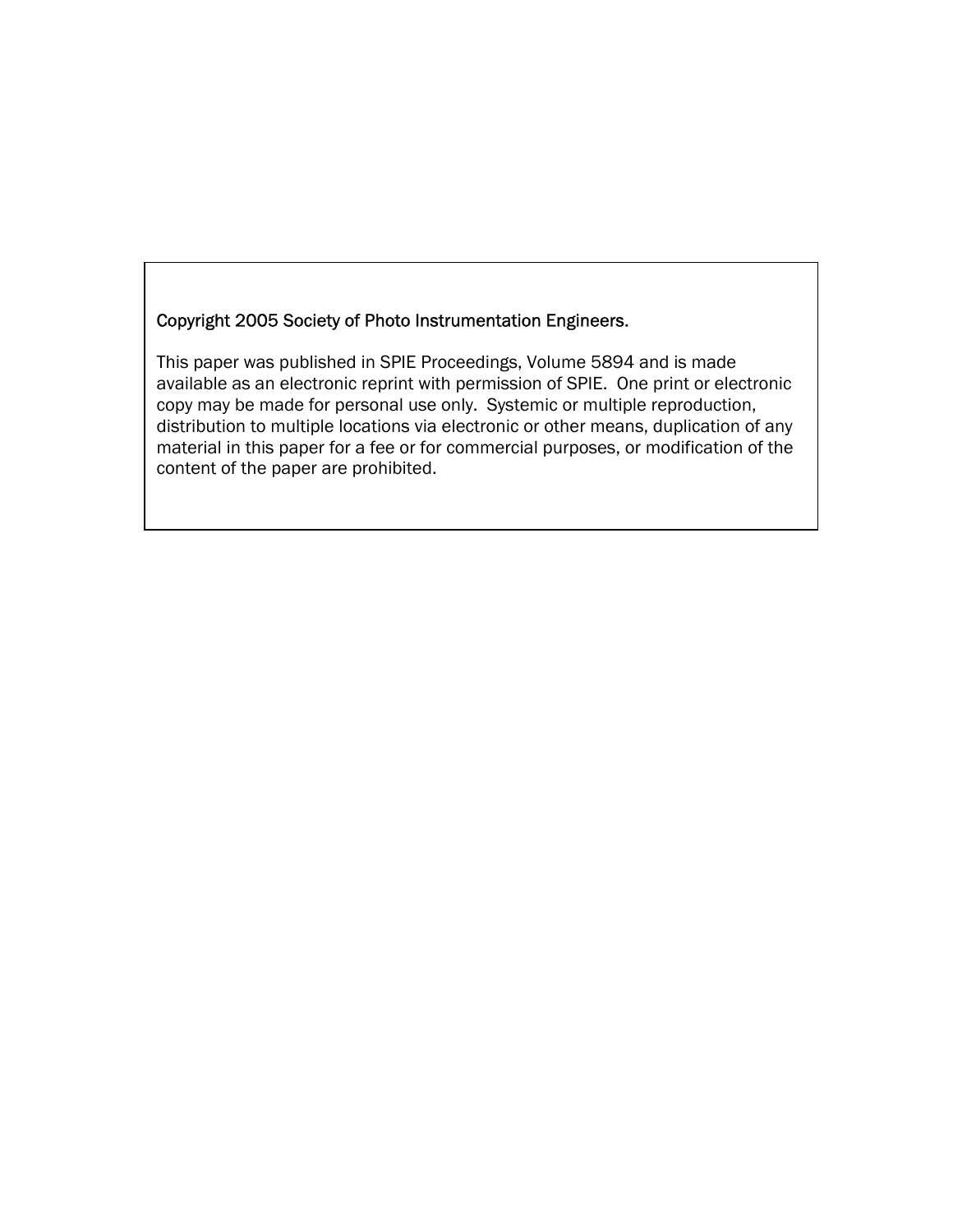**Advances in liquid crystal based devices for wavefront control and beamsteering** 

Steve Serati and Jay Stockley Boulder Nonlinear Systems, Inc. 450 Courtney Way, #107 Lafayette, Colorado 80026

## **ABSTRACT**

New devices and approaches are being developed for controlling beam direction and shape using liquid crystal based assemblies. This paper discusses recent advancements in these areas including improvements in zero-order diffraction efficiency, broadband wide field-of-regard steering, wavefront correction using in-line configurations and high average power handling.

Keywords: Liquid crystal phase modulators, optical tweezers, multi-spot beam steering

### **1. INTRODUCTION**

Liquid-crystal spatial light modulators (SLMs) are capable of dynamically generating high-resolution phase masks. This capability is useful for steering the field of view of passive and active imaging systems,<sup>1,2,3</sup> providing spatially diverse links from a common aperture for multi-access free-space optical communications,<sup>4,5</sup> producing and manipulating multiple spots to function as agile laser tweezers,  $67,8$  as well as performing higher-order modal or zonal wavefront control for correcting<sup>9,10,11,12</sup> or simulating<sup>13,14</sup> atmospheric distortion. There are different requirements for each application, but the trend to improve efficiency and power handling, increase spectral range and operating speed, and develop compact, in-line configurations is beneficial for both wavefront control and beam steering.

Pixelated SLMs diffract light into higher orders, which reduces device efficiency and causes sidelobe interference. Therefore, it is desirable to maximize the zero-order efficiency of the modulator, which is directly related to the square of the fill factor. A technique that increases the fill factor of liquid crystal on silicon (LCoS) devices to nearly 100% has been developed and demonstrated. Its objective is to remove reflector discontinuities and smooth pixel-to-pixel phase transitions allowing the device to operate as a continuous deformable mirror. At each pixel, the phase modulator provides 0 to  $2\pi$  of optical path difference (OPD) without being strongly influenced by neighboring pixels (i.e. negligible cross talk). No cross talk between pixels maximizes modulator resolution and simplifies wavefront control. In addition to increasing zero-order efficiency, the fill factor improvement increases power handling.

To obtain a large effective phase shift of several waves (or several hundred waves for steering beams), a LC SLM has to use modulo- $2\pi$  modulation, which correctly wraps the phase pattern at only one wavelength. Therefore, an OPD SLM with limited stroke is dispersive when used with a broadband source. To increase the spectral operating range of LC SLMs, non-dispersive phase modulators using polarization rotation are being developed.<sup>15</sup> The use of the non-dispersive phase shifter coupled with an achromatic transformer provides broadband operation.<sup>16</sup> A visible system with achromatic operation over 400 nm to 800 nm has been demonstrated using limited-stroke modulators.<sup>17</sup> To provide a full wave of stroke, a high-tilt analog ferroelectric LC modulator is used.<sup>18</sup> Fortunately, the ferroelectric LC has submillisecond response, but it requires higher voltage addressing which limits backplane resolution. Therefore, the technique needs to be combined with coarse steering assemblies to provide wide field-ofview coverage. A broadband coarse steerer that provides  $52^{\circ}$  of steering<sup>19</sup> is discussed.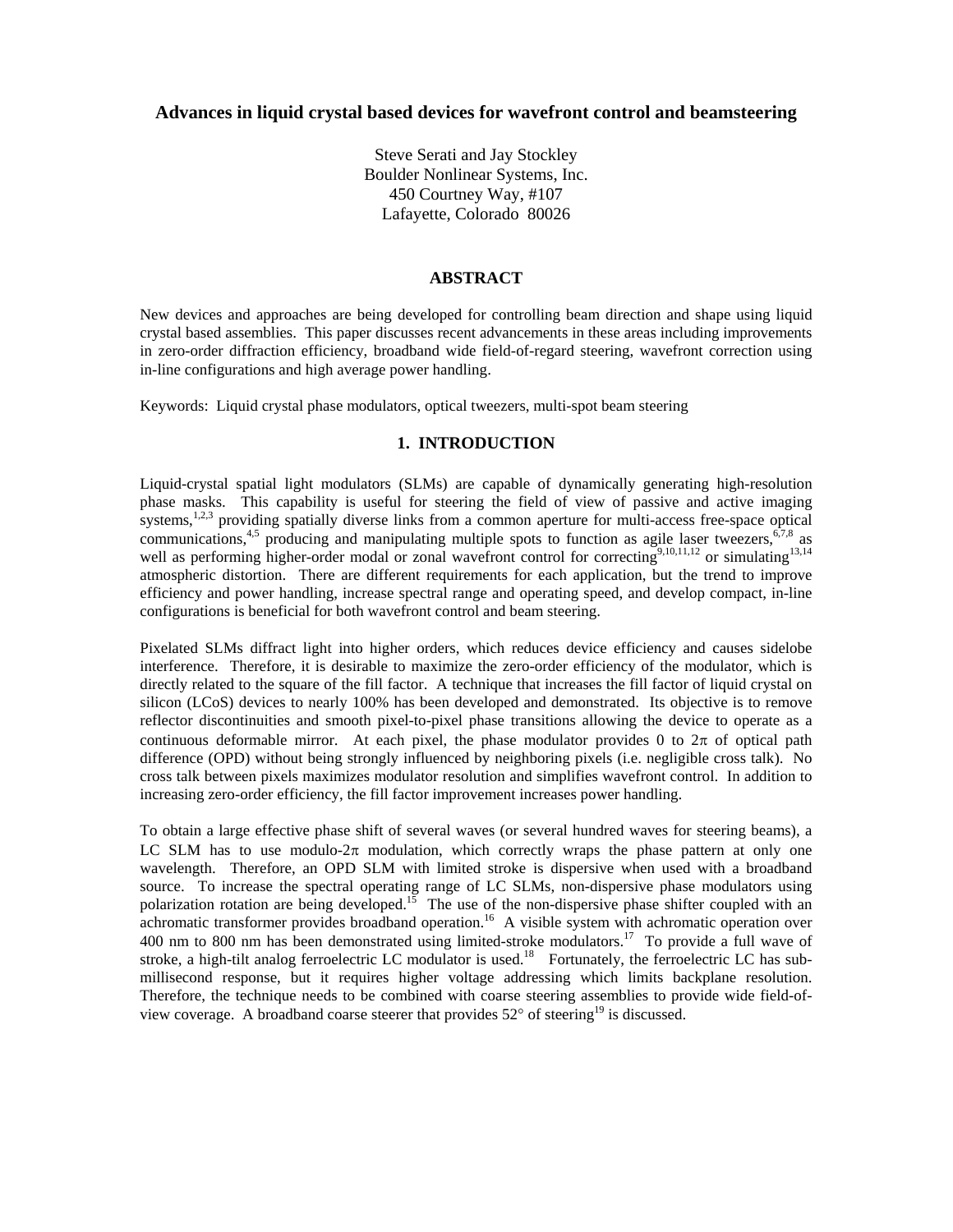The enhancements mentioned above are best implemented using reflective mode-devices. With a reflective configuration, two passes through the modulator doubles the effect, allowing the LC modulator to be thinner. A thinner LC layer reduces response time and cross talk. Also, the double pass is needed for converting  $\pm$ 45 $\degree$  of tilt into a full wave of stroke or providing polarization-independent modulation using a single device.<sup>20</sup> In some applications, however, reflective configurations pose a problem, since optical systems are generally more compact using transmissive components.<sup>21,22</sup> This paper discusses some of the in-line configurations used to minimize the impact of using reflective devices in an optical assembly.

# **2. HIGH FILL FACTOR SLMS**

The pixelation of a raw LCoS backplane, as shown in Figure 1, produces strong amplitude variations. Since little light is reflected from the inter-pixel spacing, the pixel gap represents a loss factor. However, this is not the only problem. The spatial variation causes the Fourier transform of the phase pattern produced by the SLM to be replicated at the harmonics associated with the pixel pitch. In some systems, these replicated patterns can be blocked and the diffraction is mostly an efficiency hit (power loss  $= 1 -$ (fill factor) 2 ). If the higher harmonics cannot be blocked, the pixelation produces artifacts that reduce image contrast or cause sidelobe interference. Therefore, it is desirable to maximize the output energy in the central replica (i.e. the zero-order). This output is maximized by:

- 1) making the pixel mirror fill the whole area to achieve a 100% fill factor, and
- 2) making as much of the mirror the same physical level (minimize optical phase variations).



#### **Figure 1: Pixelated LCoS SLM backplane.**

Within the high-volume fabrication process of typical display backplanes, fill factor is normally maximized by using high-resolution lithography to keep the pixel gap small. With custom processing, dielectric coatings can be deposited onto planarized backplanes to achieve a nearly 100% flat fill factor (refer to Figure 2). Planarization removes most of the pixel-to-pixel topography and the dielectric mirror provides uniform reflectance over the surface of the backplane, hiding the electrode structure. The modified backplane acts as a continuous flat reflector with the incident light being affected only by the optical path difference (OPD) produced by the liquid crystal (LC) layer covering the mirror. The field that controls the OPD modulator is created by the pixel electrodes that are hidden by the dielectric stack. There are gaps between these electrodes, but the addressing fields spread to fill in the area between pixels as they traverse the modulator stack. This spreading smoothes the phase profile created by the modulator. Therefore, there is little dead space between pixels. However, the smoothing causes some cross talk between pixels, also.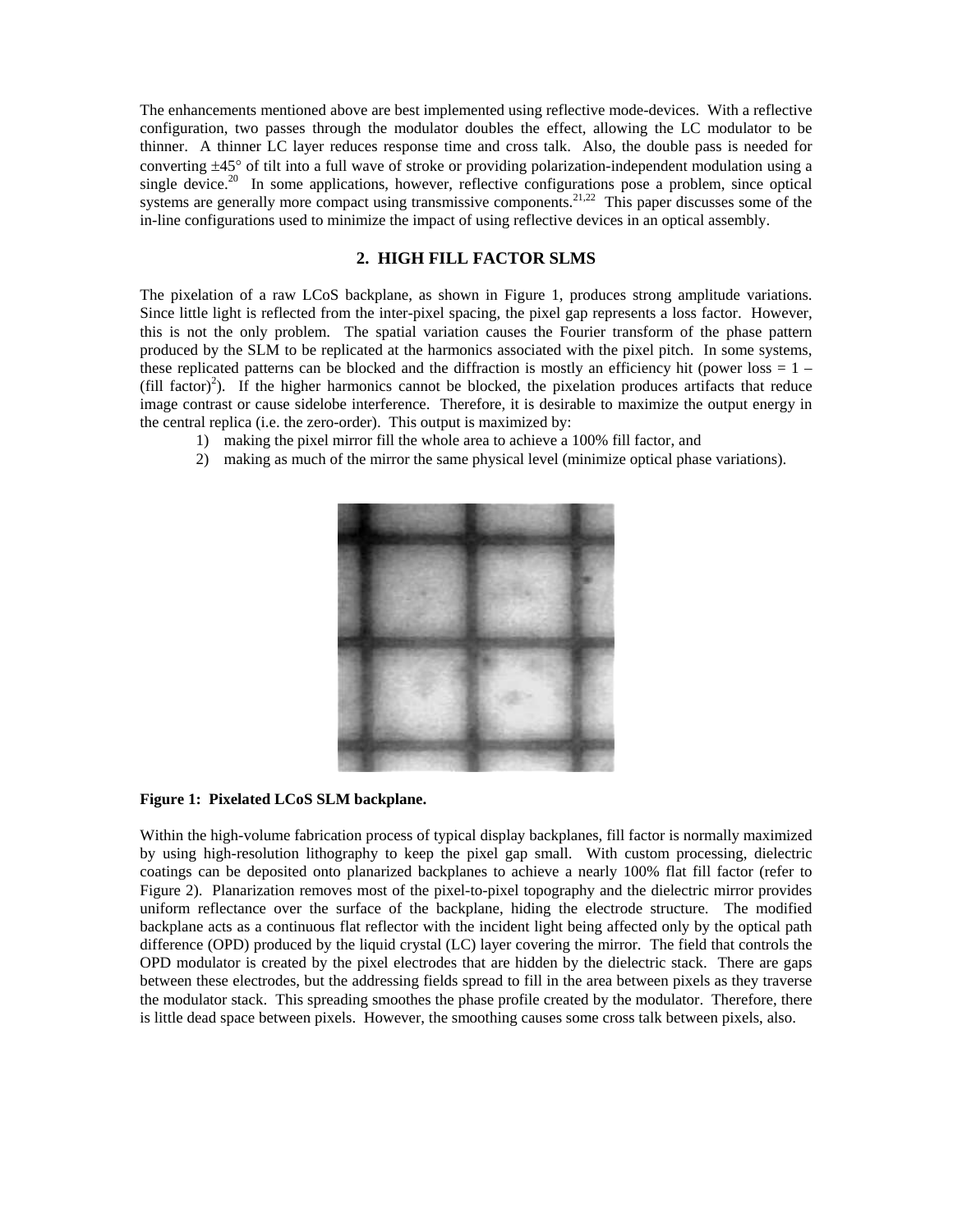

**Figure 2: High throughput configuration for LCoS SLM.** 

The cross talk between pixels is a function of the modulator gap (i.e. the distance of the pixel electrode to coverglass electrode). This modulator gap with respect to the width of a pixel and the inter-pixel gap has a profound effect on the ability to convert the field at the electrode into a precise phase shift. The electric field smoothing, mentioned above, acts as a low pass filter causing discrete steps at each element to be smeared out spatially over a larger area. That is, there is some influence between pixels. This influence function makes the phase pattern more continuous and is beneficial when the phase variation is within the range of the LC modulator. Unfortunately, LC modulators have limited stroke and require modulo- $2\pi$ operation to effectively produce large phase variations. With modulo- $2\pi$  operation, the LC modulator needs to be abruptly reset where the phase pattern wraps. That is, the OPD changes by a full wave to retain pattern coherency. This abrupt change is prevented by the pixel-to-pixel influence producing an effect which is sometimes referred to as flyback.

Reduction of the flyback region is possible by using different material properties of liquid crystal. An obvious property that helps in this effort is the birefringence of the material. A highly birefringent material reduces the LC layer thickness needed to achieve  $2\pi$  of phase modulation. Fortunately, there is very little down side to using the highest birefringence material available that meets device requirements. In addition to birefringence, other LC properties are useful for reducing the flyback effect, such as the elastic and electrical parameters of the material. These parameters affect the threshold voltage of the material.

For a parallel-aligned cell, the threshold voltage,  $V_{th}$ , is a function of the elastic constant,  $K_{11}$ , that keeps the molecules aligned parallel to the cell's surface and the difference, ∆ε, in the perpendicular and parallel dielectric constants of the LC material as given by<sup>23</sup>

$$
V_{th} = \pi \sqrt{K_{11} / \varepsilon_0 \Delta \varepsilon} \,, \tag{1}
$$

where  $\varepsilon_0$  is the permittivity of free space.

At the threshold voltage, a small change in voltage produces a relatively large change in phase modulation as shown in Figure 3. This nonlinear transition is aided by using an alignment with no pre-tilt of the molecules. That is, all the long axes of the molecules are parallel with the surfaces of the cell. This arrangement reduces coupling to the field, keeping the molecules from rotating until the threshold voltage is exceeded. After it is exceeded, the bulk of the molecules rotate into the field producing a large change in retardance. This nonlinear optical response tends to counteract electrical smoothing and reduce the flyback region.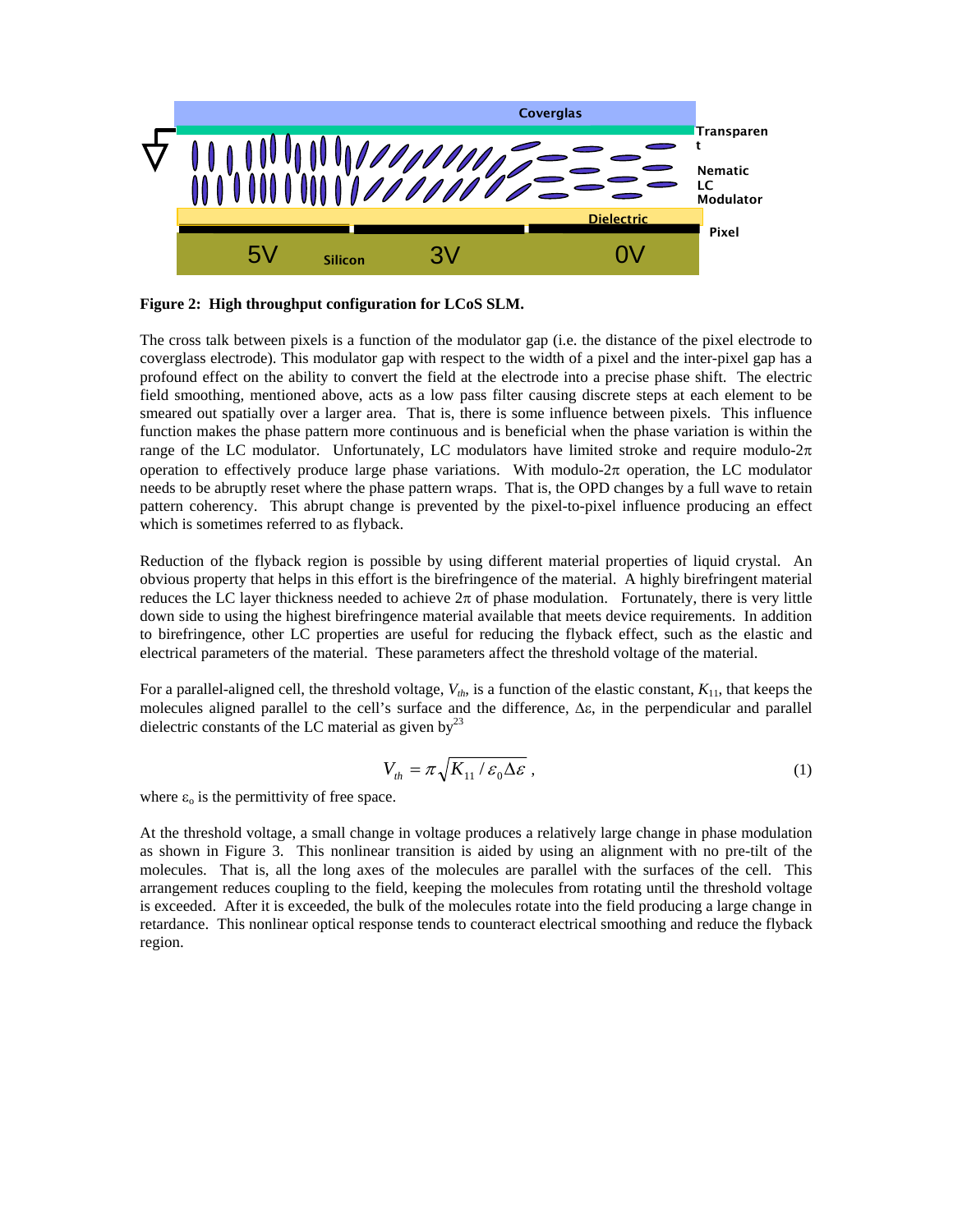

**Figure 3: Response curve for a nematic parallel-aligned liquid crystal cell** 

If it is assumed that the field drops off linearly over a set distance, then the benefit of using the threshold effect to reduce flyback is easy to illustrate. The set distance is assumed to be equal to the gap between the pixel electrode and transparent electrode, which is approximately 5 microns for a 633 nm device. Because of the dielectric stack, a mirrored LCoS SLM operating at 633nm typically requires a 5-volt field to achieve a full wave of stroke. Therefore, a modulator, which has a 3-volt threshold, will restrict the flyback region to two microns. Where as, a modulator with a 1-volt threshold will have an extended flyback region of four microns. Within the flyback region, the intended phase pattern is disrupted, which causes the reflected light to be diffracted into undesirable sidelobes. Hence, a larger flyback results in less modulator efficiency and more sidelobe interference.

To keep flyback to a minimum, it is necessary to address the SLM with data that correctly localizes the modulo- $2\pi$  phase wrap to two adjacent pixels. This localization requires the pixel array to capture voltage values that are specifically mapped to particular pixels. If there is not one-to-one mapping, due to sampling skew for example, the cross talk between pixels extends the flyback region over several pixels. Therefore, negligible cross talk maximizes modulator resolution and simplifies phase pattern generation (i.e. wavefront control).

In addition to increasing zero-order efficiency, the dielectric mirror improves power handling by blocking the light that causes photoconduction within the backplane. Without photoconduction depleting the addressing field, LCoS SLM power handling is greatly increased. The primary power handling issue then becomes one of heating. Heating is due to absorption with the major contributor being the transparent conductor on the coverglass. Transparent conductors with very little absorption have been developed, allowing LC SLMs to handle very high average power levels.<sup>24</sup>

# **3. BROADBAND OPERATION**

By hiding the electrode structure under a dielectric stack, higher order diffraction is greatly reduced. However, this does not allow the SLM to correctly handle broadband light. The phase wraps produced by the OPD modulator are wavelength dependent. Thus, the phase pattern is only continuous at one design wavelength and broadband light is angularly dispersed by the discontinuous phase pattern. A key element for producing high-resolution, broadband dynamic wavefront control is a low dispersion spatial light modulator. Non-dispersive phase modulation with an analog modulation depth of up to  $2\pi$  is achieved using the SLM configuration shown in Figure 4.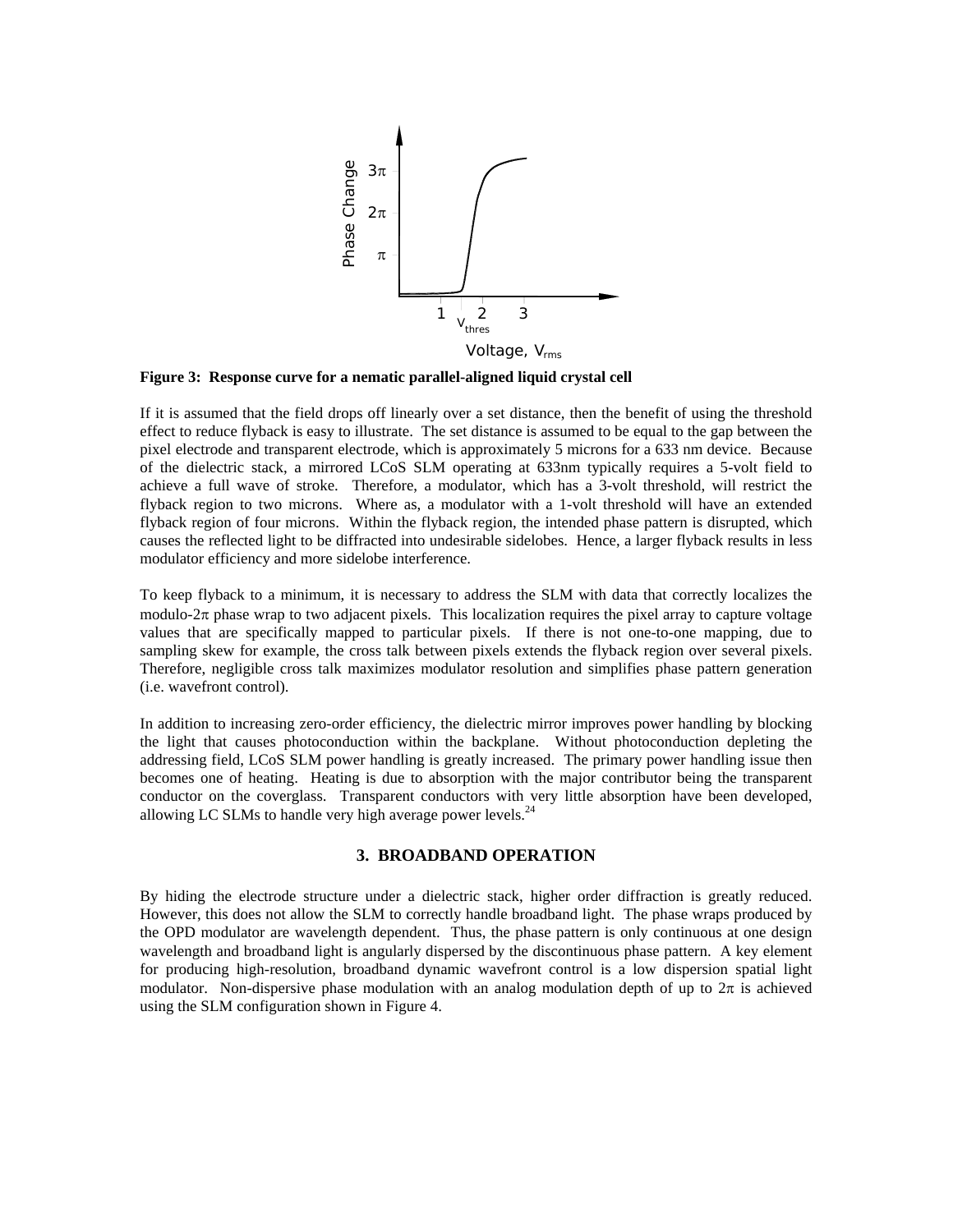

**Figure 4: Non-dispersive, high-speed phase modulator configuration for LCoS SLM.** 

Figure 4 is cross section of LCoS SLM that uses optic axis reorientation to provide a topological (i.e. achromatic) phase shift. This modulator requires highly-reflective pixels and is optically flat over the area of the array. Above the mirrors is a passive quarter-wave retarder which preserves the handedness of the circularly polarized light incident on the modulator. This passive retarder is a polymer nematic liquid crystal (PNLC). A barrier layer separates the polymer LC from the active half-wave retarder. This barrier layer is a thin passivation that protects the solid nematic material from being dissolved by the ferroelectric liquid crystal (FLC) layer that is used for the active wave-plate.

The topological phase modulator design presented above requires a rotative half-wave FLC retarder. With an analog FLC modulator, sub-millisecond response is achievable from the SLM. However, the FLC retarder ideally should have a full molecular rotation angle of 90 $^{\circ}$  to provide a full  $2\pi$  phase shift. The molecular tilt is a function of the material being used. The only FLC that has sufficient tilt is a chiral smectic C (SmC<sup>\*</sup>) material.

It is a common belief that SmC\* materials are inappropriate for analog SLMs, because despite their large tilt angles and low voltage requirements, their switching tends to be binary in nature. However, it is now known and has been demonstrated that certain SmC\* materials exhibit a controllable analog optical response<sup>18</sup> (refer to Figure 5).



**Figure 5: Optic axis orientation as a function of applied voltage at 1 Hz. Here the integrated modulator is configured to switch as a single pixel. Orientation of the optic axis relative to the zero field state is denoted by** α**1 or** α**2, each representing a different polarity.**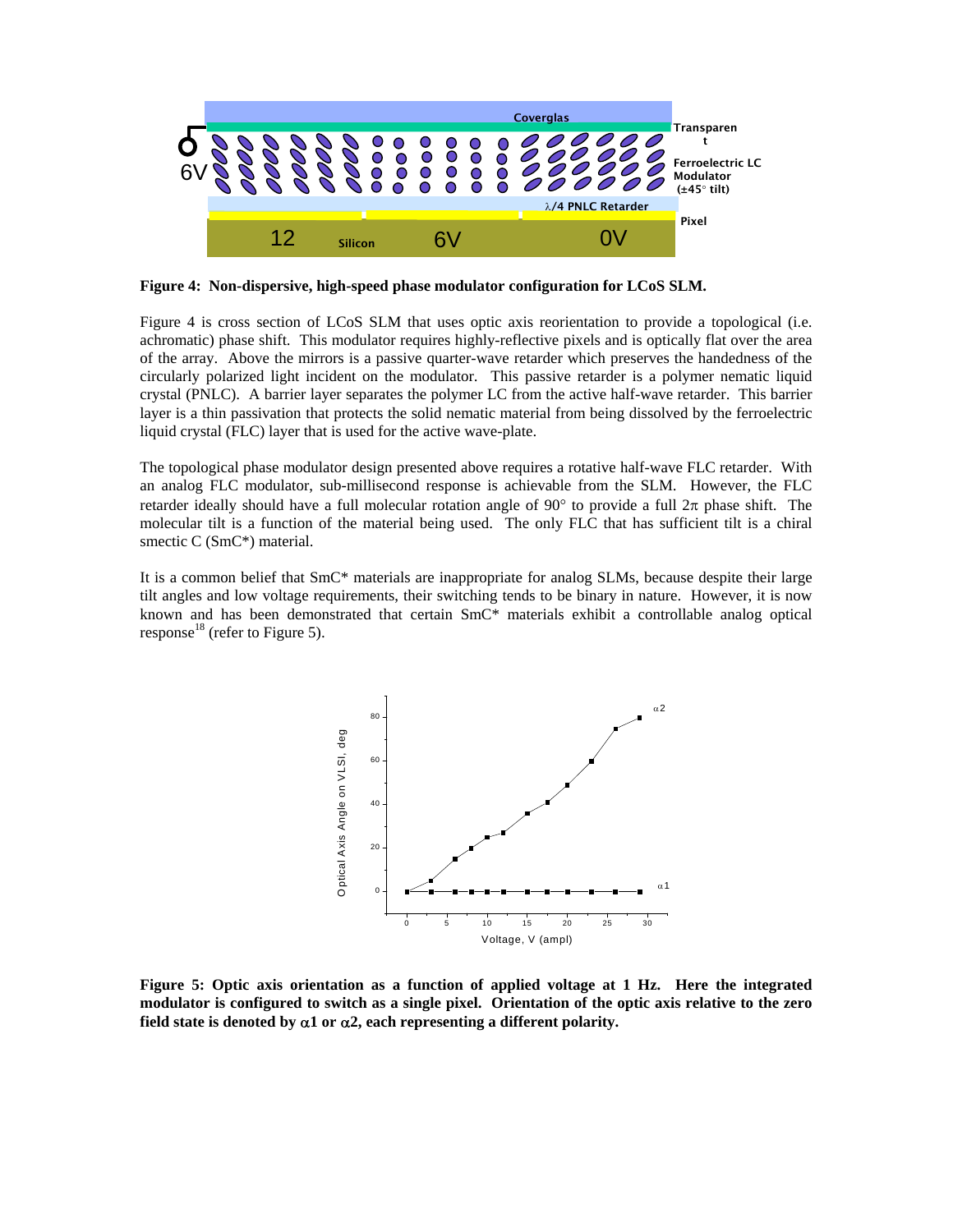Figure 5 is a plot of the optical response for a 1 Hz square wave applied to the integrated modulator. The integrated modulator consists of VLSI backplane, passive PNLC  $\lambda$ /4 retarder, active FLC  $\lambda$ /2 retarder and ITO-coated coverglass. The 78 degrees of optic axis reorientation translates to a phase modulation depth of 312 degrees. This is enough to implement 7 uniformly spaced quantized phase levels. The FLC used has a theoretical maximum reorientation of 86 degrees, but materials exist which can reorient by as much as 96 degrees.

Unfortunately, a non-dispersive phase shifter is not the only requirement for providing high-resolution wavefront control of a broadband source. The non-dispersive phase modulator only eliminates wavelength-dependent OPD problems. Since the configuration shown in Figure 4 provides a common phase shift for all wavelengths over a common distance, reflected broadband light is linearly dispersed by the modulator. To correct the angular dispersion, an achromatic Fourier transform (AFT) lens is needed.<sup>25,26</sup>

With an achromatic Fourier transform lens the grating dispersion is corrected causing the diffracted orders to be focused to a dot, as in Figures 6 (b) and 7 (b), instead of a dash, seen in Figures 6 (a) and 7 (a). The AFT is actually a lens system consisting of several elements. This lens system uses diffractive and refractive components to create different magnifications between common focal planes for the spectral components within broadband light. This wavelength-dependent scaling (or lateral color) eliminates the dispersion caused by the grating pattern and thus produces wavelength-independent spatial distributions for the transform. Figures 6 and 7 demonstrate that this arrangement operates as described.



**Figure 6: Thermal prints of diffraction patterns created by non-dispersive SLM in a normal and AFT imaging system.** 

Figure 6 demonstrates that the FLC modulator produces a wavelength-independent phase shift, since the remnant central order is small even though the illumination is broadband, which is evident from the grating dispersion visible in the uncompensated diffracted orders (left side).

Figure 7 shows photographs of the dispersive and corrected far field diffraction patterns corresponding to a checker board pattern written to the SLM. These photos demonstrate that the AFT lens corrects grating dispersion regardless of azimuth. The checker board pattern is not perfectly symmetric, which results in a significant amount of undiffracted light in the zero order.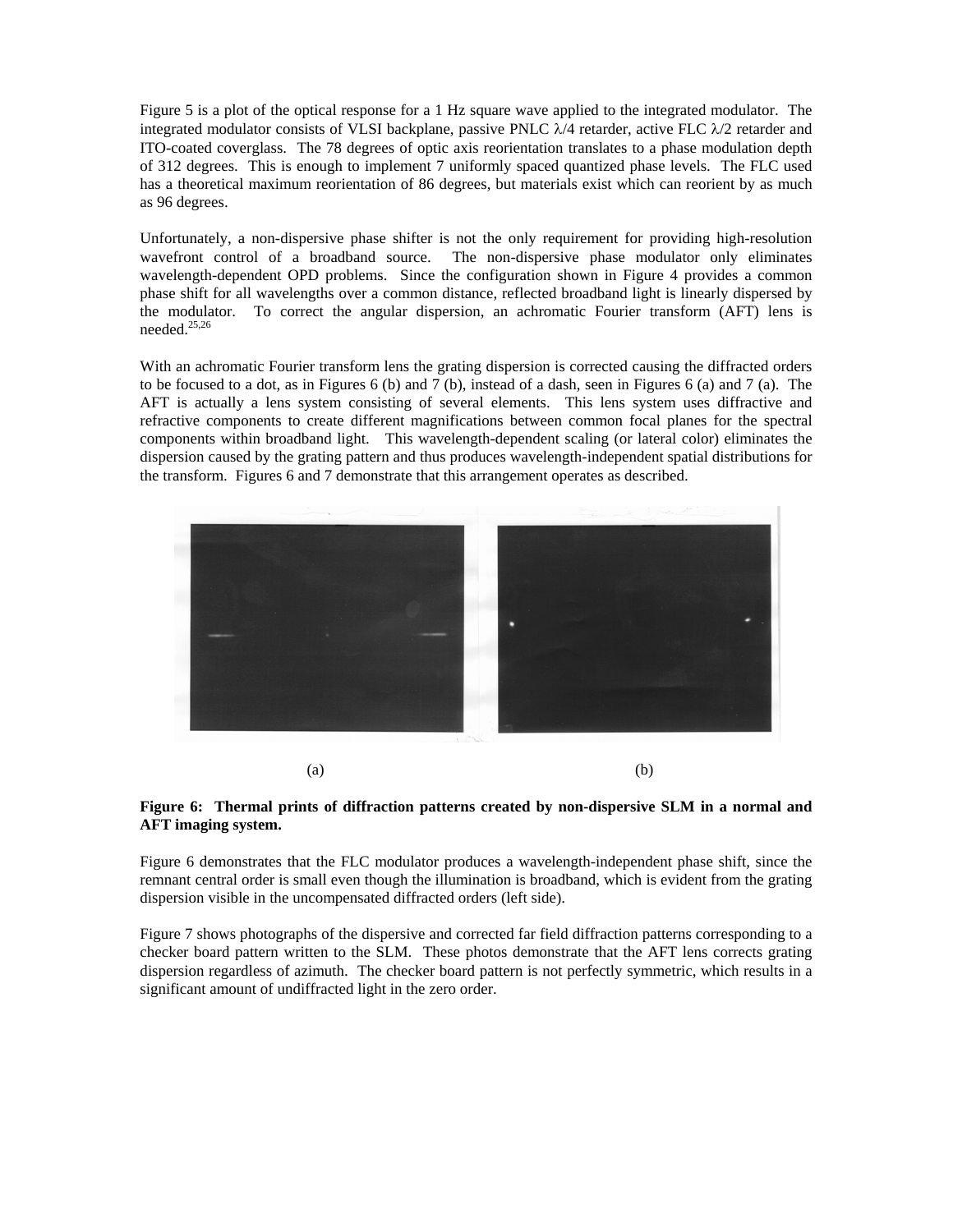

**Figure 7: Photographs of the far field patterns for a checker board written to the SLM. (a) Grating dispersion is present for a normal achromatic lens. (b) Grating dispersion has been corrected by the AFT lens.** 

 $(a)$  (b)

The broadband technique described above provides high resolution correction, but its resolution is limited by backplane and modulator requirements. The modulator shown in Figure 4 requires higher voltage levels than those needed for standard nematic LC modulators. The voltage requirement increases the pixel pitch to accommodate the larger gate structures. For example, a high-voltage analog 256x256 backplane has been recently developed. The chip was fabricated through a 0.5-µm foundry process. The device has a pixel pitch of 24-µm with a flat fill factor of approximately 90%. This device provides 0 to 13 volts at the pixel which is still not enough voltage for the FLC modulator described by Figure 5. Larger gate structures do not significantly affect linear arrays, but have a large impact on two-dimensional arrays. Even without pixel pitch restrictions, the current modulator thickness is several microns, which prevents the device from exceeding a few degrees in steer angle due to flyback effects. To steer the field of view of a sensor over a large field of regard, a different approach is needed.

It is possible to change the field of view of a sensor by changing its focal plane position. As shown in Figure 8, plane waves from different directions are focused to different spots at the focal plane of a lens. Due to reciprocity, focused beams launched from different spots within the focal plane of a lens will be angularly tilted based on the launch position of the beam. The angle depends on the speed of the lens (i.e.  $f(\#)$  and the X and Y displacement of the focal plane position from the lens' optical axis. The maximum displacement from the optical axis is half the lens diameter (for half-power operation). Therefore, the maximum steer angle is given by

$$
\theta_{\text{max}} = \tan^{-1} [1/(2 \text{ f}/\text{#})]. \tag{2}
$$

A technique for non-mechanically translating the focal plane position has been developed. The translation is performed by a 2-D assembly which physically repositions the focal point of the image through a series of internal reflections. Each bounce through the structure translates the focal spot a discrete amount. The incident light is re-imaged after each bounce. A liquid crystal switch at each discrete focal plane location determines if the light will be released from the structure, or forced to propagate to the next discrete location. The structure therefore acts as a coarse steerer. The number of discrete locations needed is a function of the desired field-of-view and the total field of regard set by the lens f-number.

The technique for non-mechanically shifting the spot within the focal plane is shown in Figure 9. The focus translator uses a highly reflective mirror and a reflective wire-grid polarizer to walk the spot in one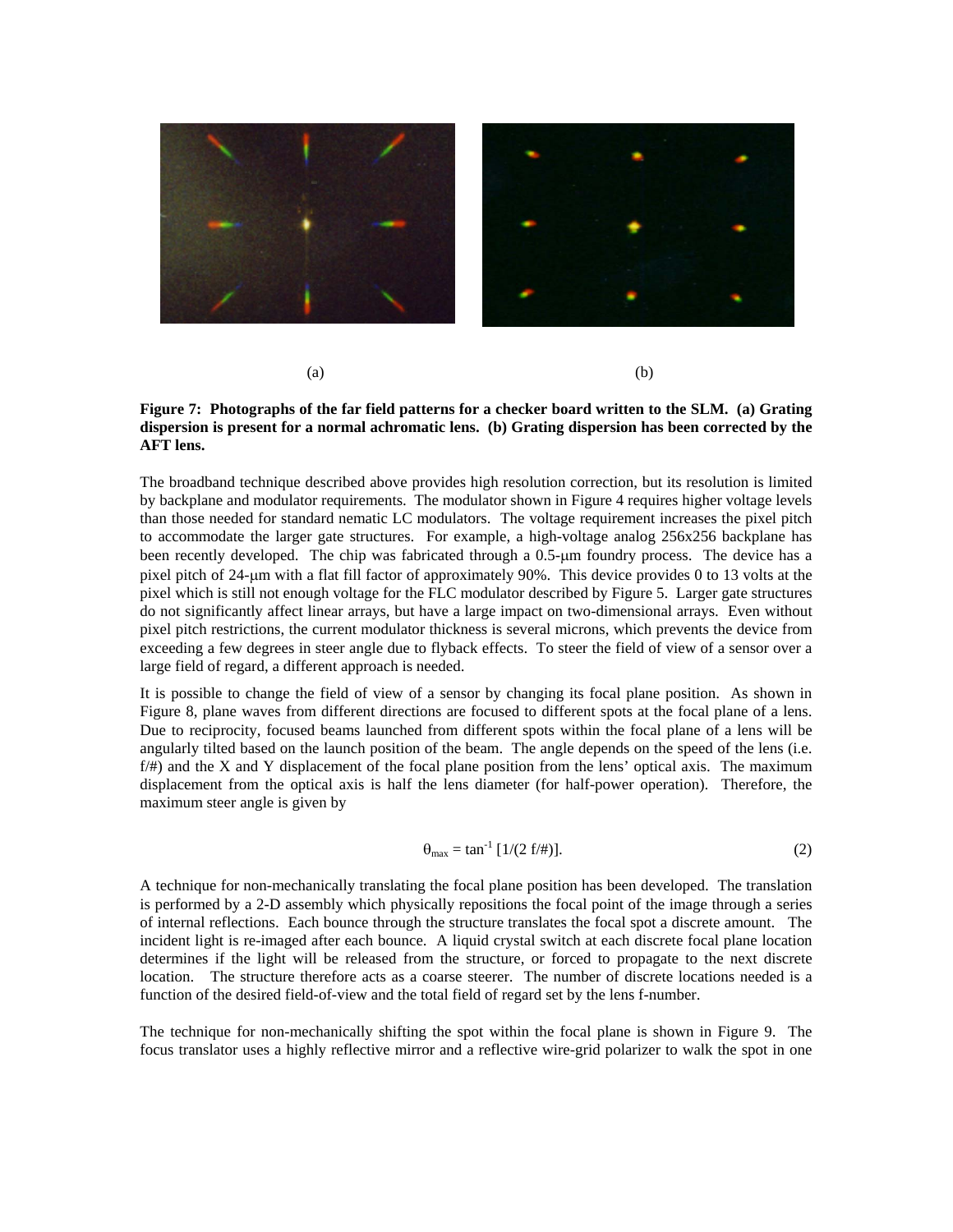direction using multiple bounces between the two reflective components. On each bounce, the beam travels through a relay lens, which re-images the beam at the focal plane of the steering lens. It is the relay lens that keeps the spot in focus at the focal plane of the steering lens as the beam is routed to different zones. A transmissive LC shutter array controls the routing and launching of the beam at the desired location. Each pixel acts as a polarization rotator, allowing the beam's polarization to be controlled with applied voltage. The polarization induced at each LC cell determines if the beam is launched (if parallel to the polarizer) or reflected back into the reflecting structure (if polarized perpendicular to the polarizer).



#### **Figure 8: Basic concept for wide angle approach.**

Figure 9 shows the beam being routed in one direction. In this example, the beam enters the router at the top of the focal plane and walks to the bottom through several bounces. If a pixel is activated, the liquid crystal rotates the beam's polarization, allowing some or the entire beam to pass through the wire-grid polarizer. This manipulation of the polarization causes the beam to be launched (transmitted) or passed to the next pixel. Due to reciprocity, the reverse occurs when a beam is received. A received beam, entering the steering lens from a specific angle, is focused to a spot at a particular location in the focal plane. The focused beam, having the proper polarization, passes through the wire-grid polarizer (orthogonally polarized light is reflected by the polarizer). If the pixel at that location is activated, then the light's polarization is rotated, and the beam walks to the top of the focal plane, exiting the router to propagate along the optic axis of the system. At a non-activated pixel, a focused beam enters through the polarizer. However, its polarization remains unchanged and passes back through the polarizer on the first bounce, leaving the system.

For two-dimensional (2D) steering, a second linear translation stage is needed to walk the beam horizontally after the beam is brought to the desired vertical location. A 2D arrangement is shown in Figure 10. As the beam is routed to a new position, it loses some energy on each bounce. This loss needs to be minimized to make the system practical for use in laser communications, laser radar or IR imaging applications. By index matching the components and using highly reflective mirrors and wire-grid polarizers, the loss on each bounce is minimized. However, there is then a need to minimize the number of bounces required to translate the beam. That is, the coarseness of the beamsteerer needs to be maximized for any application. To provide coverage in azimuth and elevation over  $50^{\circ}x50^{\circ}$  in  $10^{\circ}x10^{\circ}$  steps using the configuration shown in Figure 8, the coarse steering stage segments the focal plane of the steering lens (f/#  $= 1$ ) into an array of 5x5 zones. Therefore, the maximum number of steps needed to translate the beam to any position is 10, which according to a recent demonstration effort is not an excessive number of bounces.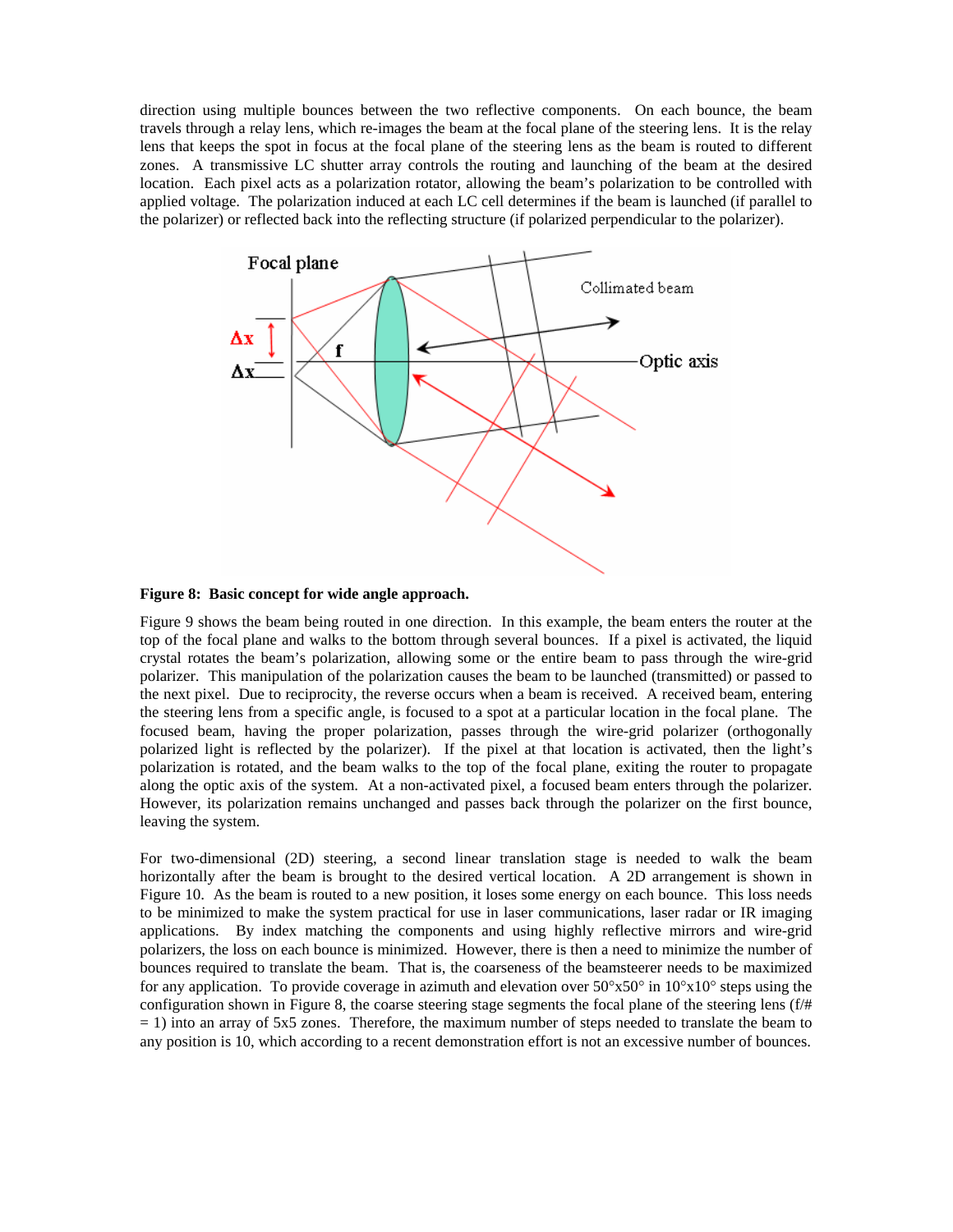

**Figure 9: One-dimensional coarse steerer.** 



**Figure 10: Two-dimensional coarse steering stages.** 

Recently, the feasibility of the coarse stepper concept was proven through a visible wavelength demonstration. For the demonstration system, the focal plane translator used a White cell configuration, which consists of two parabolic reflectors that translate and refocus the beam at the focal plane of a fast lens (f/#=1). A 1x32 twisted nematic shutter array was used to select the steer angle. The coarse stepper assembly steered a laser beam over a  $\pm 26^\circ$  field of regard. Figure 11 shows the demonstration system steering over the wide field of regard.

This technique uses refractive components to steer the beam to large angles allowing non-dispersive (broadband) steering. Even though a linear array is used to steer the beam, it only acts as a shutter. It does not use a limited stroke modulator to add a high-resolution phase pattern to the beam. The phase tilt occurs when the focal plane position is converted by the fast lens into an angular direction. Fortunately, the fast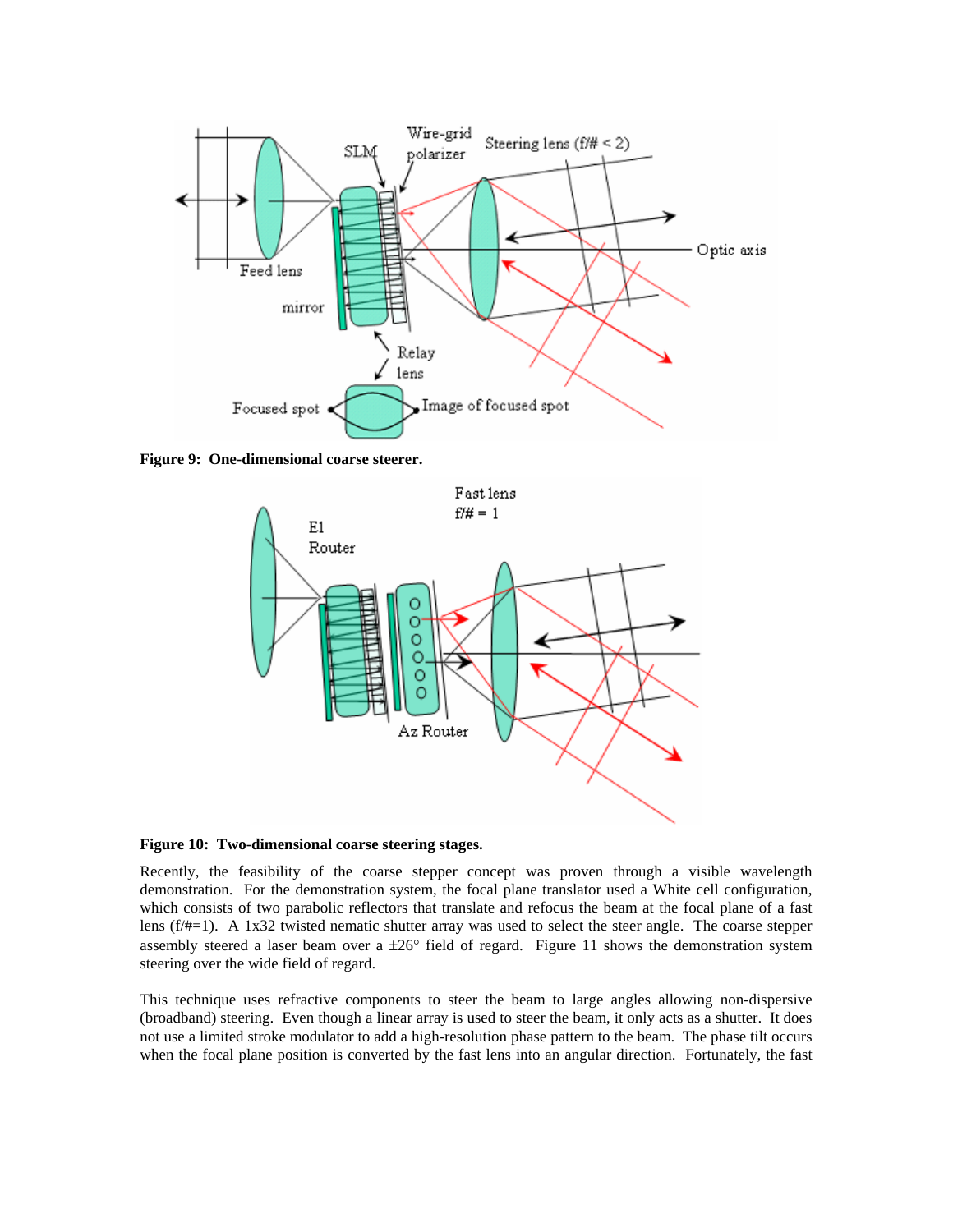lens is also the exit aperture, keeping this broadband beam from having the same walkoff problems that are associated with other coarse steering approaches. Beam walkoff forces the physical size of the beam steering assembly to grow to accommodate less aperture efficiency.



**Figure 11: A visible demonstration of the coarse stepper concept.** 

# **4. COMPACT CONFIGURATIONS**

The reflective modulators shown in Figures 2 and 4 offer several improvements over the current state of the art. These modulator configurations reduce diffraction and provide broadband operation. What is missing is a compact reflective configuration that does not add significantly to the size and weight of the optical system over a transmissive arrangement. This problem is being addressed for a few different applications where in-line operation significantly simplifies the optical system.

One possible in-line configuration is shown in Figure 12. The foveated imaging system provides wellcorrected images over a wide field of view (FOV) using a relatively simple optical lens system and SLMs to correct the image at desired locations. It uses a high-index  $(n = 2.28)$  Pechan prism to help compress the FOV and route the light onto two reflective 2D LCoS SLMs. With two SLMs, two separate wavelength bands or two orthogonal polarizations can be independently processed, which provides a 3 dB improvement over using a single LCoS device. By increasing the index of the prism assembly, the FOV is increased without modifying the lens design, which is possible using silicon  $(n = 3.5$  to 3.4) in the near IR and mid-wave IR, respectively.

Another in-line configuration using reflective devices is shown in Figure 13. Multiple optical phased arrays (OPAs) are phased together to act as a common aperture forming a phased array of phased arrays (PAPA). Figure 13 shows a fiber array feeding a stack of OPA devices. Light from each fiber strikes a reflective OPA device on the top of a "louver" orientated at 45 degrees to the source. The light then travels up to a second reflective OPA device mounted on the bottom of a "louver", and then exits the device. Each top/bottom OPA pair reproduces a transmissive optical element capable of 2D (conical) scanning when the OPA backplanes are properly oriented to provide azimuth and elevation steering.

A 3x3 PAPA system was recently demonstrated.<sup>27</sup> The system coherently combined and steered nine beams from separate fiber feeds over a  $\pm 1.5^{\circ}$  field of regard using nine 1x4096 LCoS OPAs. In addition to demonstrating that the beam profile from a properly phased aperture was maintained while the system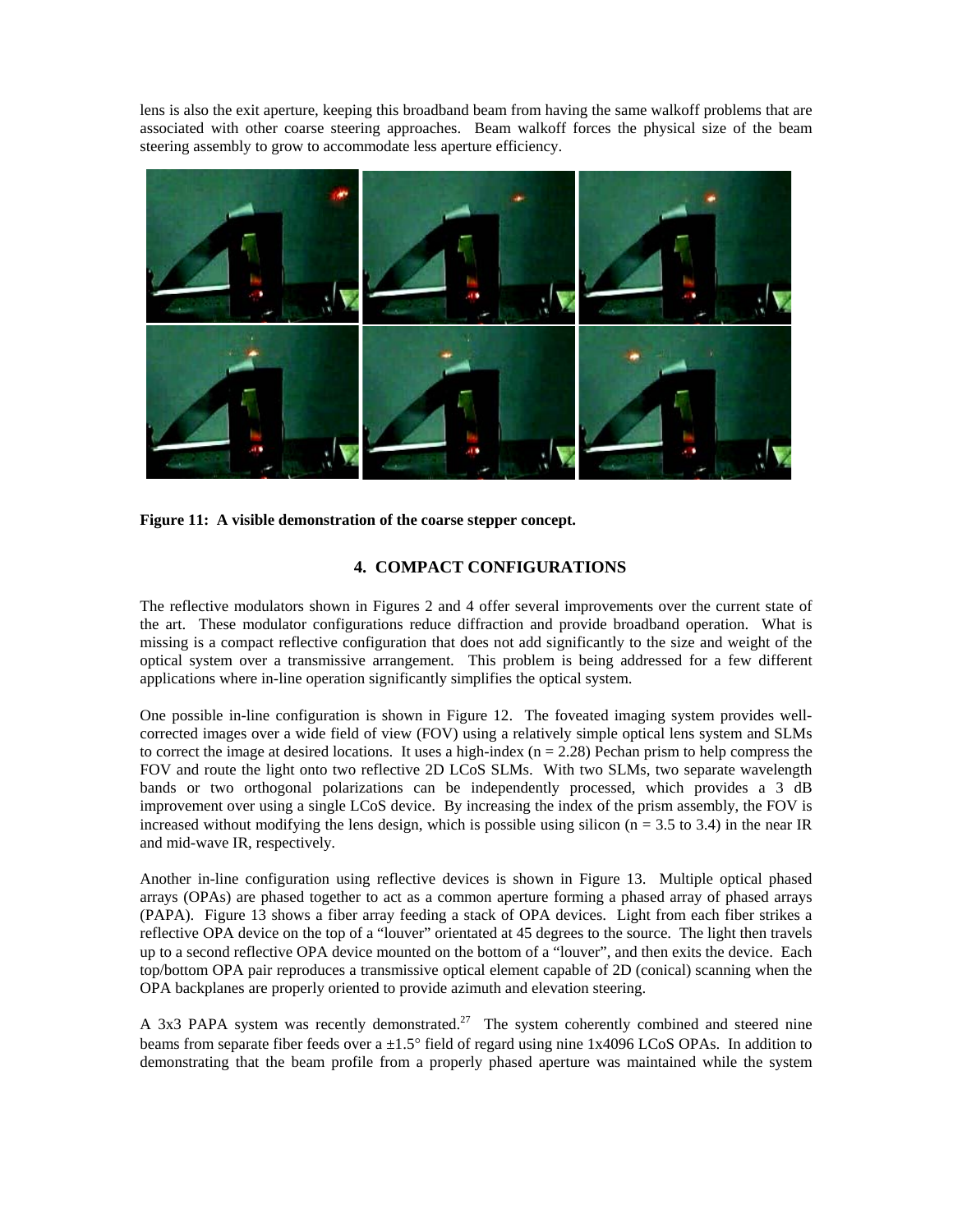steered to different angles, it showed that a very compact in-line configuration was possible, benefiting from low-power and lightweight LCoS components to form larger apertures with size, weight and power advantages over traditional gimbal approaches.



**Figure 12: Modeling results from a foveated imaging system using reflective SLMs as the wavefront controller. The imaging system has a ±45**° **FOV. The corresponding ZEMAX™-generated ray traces show that only the center traces are in focus. SLM-aided correction is required to bring other areas into focus.** 



**Figure 13: Phased array of LCoS optical phased arrays.**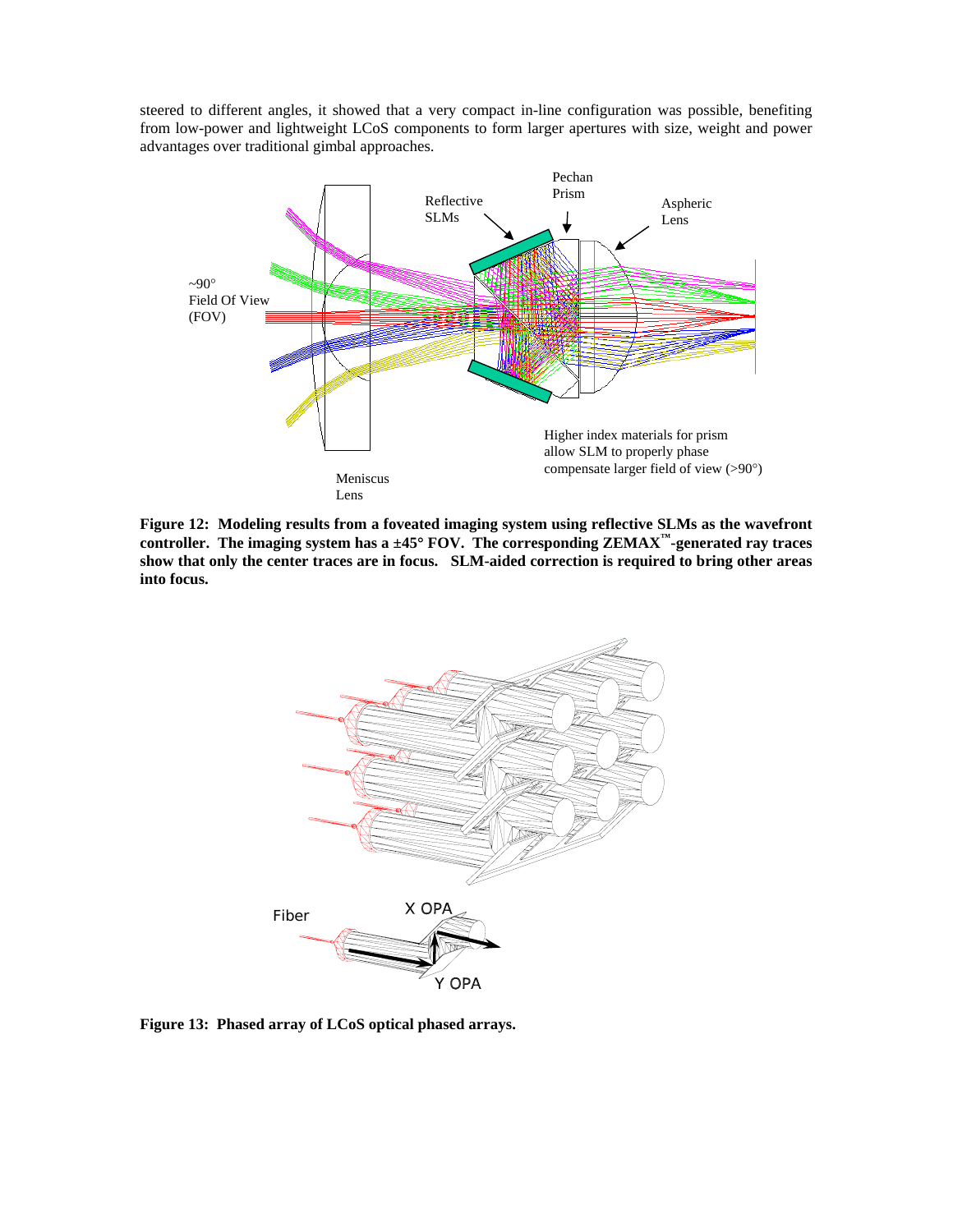# **5. CONCLUSIONS**

Based on recent developments:

 $\overline{a}$ 

- Zero-order efficiency of LCoS SLMs can be better than 90%,
- Power handling is limited by the absorption of the transparent conductor which can be reduced to allow the LCoS SLM to operate with average power levels of hundreds of watts per square centimeter,
- Cross talk can be minimized by correctly using LC material parameters,
- Broadband wavefront control and wide field of regard steering is possible using submillisecond modulators,
- Compact, in-line configurations for minimizing the size and weight of the optical system can be achieved using reflective modulators that offer the above advancements.

These improvements extend the capability of the LCoS SLM technology making the devices suited for a variety of applications.

## **ACKNOWLEDGEMENTS**

The work presented in this paper includes contributions from Hugh Masterson, Anna Linnenberger, Jamie Harriman and Teresa Ewing.

## **REFERENCES**

 $2^2$  E. Watson, P. McManamon, L. Barnes and A. Carney, "Application of dynamic gratings to broad spectral band beam steering," *SPIE*., **Vol. 2120**, (1994). 3

<sup>3</sup> McManamon *et.al.*, "Optical Phased Array Technology," Proceedings of the IEEE, Vol. **84**, No. 2, (Feb. 1996).

<sup>4</sup> S. Serati and J. Stockley, "Phased Array of Phased Arrays (PAPA) for Free Space Optical Communications," 2003 IEEE Aerospace Conference, **5**, paper – 5.0502 (March 2003).

 $<sup>5</sup>$  J. Stockley, S. Serati, X. Xun, R. W. Cohn, "Liquid crystal spatial light modulator for multispot beam</sup> steering," Proc. SPIE, **5160**, pp. 208-215 (2004).

<sup>6</sup> D.G. Grier, "A revolution in optical manipulation," Nature,  $424$ ,  $810-816$  (2003).

<sup>7</sup> X. Xun, X. Chang, D.J. Cho, and R.W. Cohn, "Arbitrary multi-beam laser scanning and trapping by use of a spatial light modulator and manual scripting interface," Proc. SPIE, **5514**, pp. 143-149 (2004). 8

 ${}^8$  C.H.J. Schmitz, J.E. Curtis, and J.P. Spatz, "Constructing and probing biomimetic models of the actin cortex with holographic optical tweezers," Proc. SPIE, 5514, pp. 446-454 (2004).

 S. Restaino *et. al*., "Use of electro-optical device for path-length compensation," Proc. SPIE **2200**, pp. 46-48 (1994).

 $10$  R.S. Dou and M.K. Giles, "Closed loop adaptive optics system with a liquid-crystal television as a phase retarder," Opt. Lett. **20**, 1583-1585 (1995).<br><sup>11</sup> G.D. Love, "Wavefront correction of Zernike modes with a liquid crystal spatial light modulator," Appl.

Opt. 36, 1517-1524 (1997).<br><sup>12</sup> M.T. Gruneisen, T. Martinez and D.L. Lubin, "Dynamic Holography for High-Dynamic-Range Two-<br>Dimensional Laser Wavefront Control," Proc. SPIE, 4493, pp. 224-238 (2002).

 $^{13}$  M.K. Giles, A. Seward, M.A. Vorontsov, J. Rha, and R. Jimenez, "Setting up a liquid crystal phase screen to simulate atmospheric turbulence," Proc. SPIE,  $4124$ , pp. 89-97 (2000).

 $14$  M.R. Brooks and M.E. Goda, "Atmospheric simulation using a liquid crystal wavefront controlling device," Proc. SPIE, **5553**, pp. 258-268 (2004).

<sup>&</sup>lt;sup>1</sup> P.F. McManamon, E.A. Watson, T.A. Dorschner and L.J. Barnes, "Applications look at the use of liquid crystal writable gratings for steering passive radiation," *Opt. Eng*., vol. **32**, no. 11, pp. 2657-2664, (Nov. 1993)